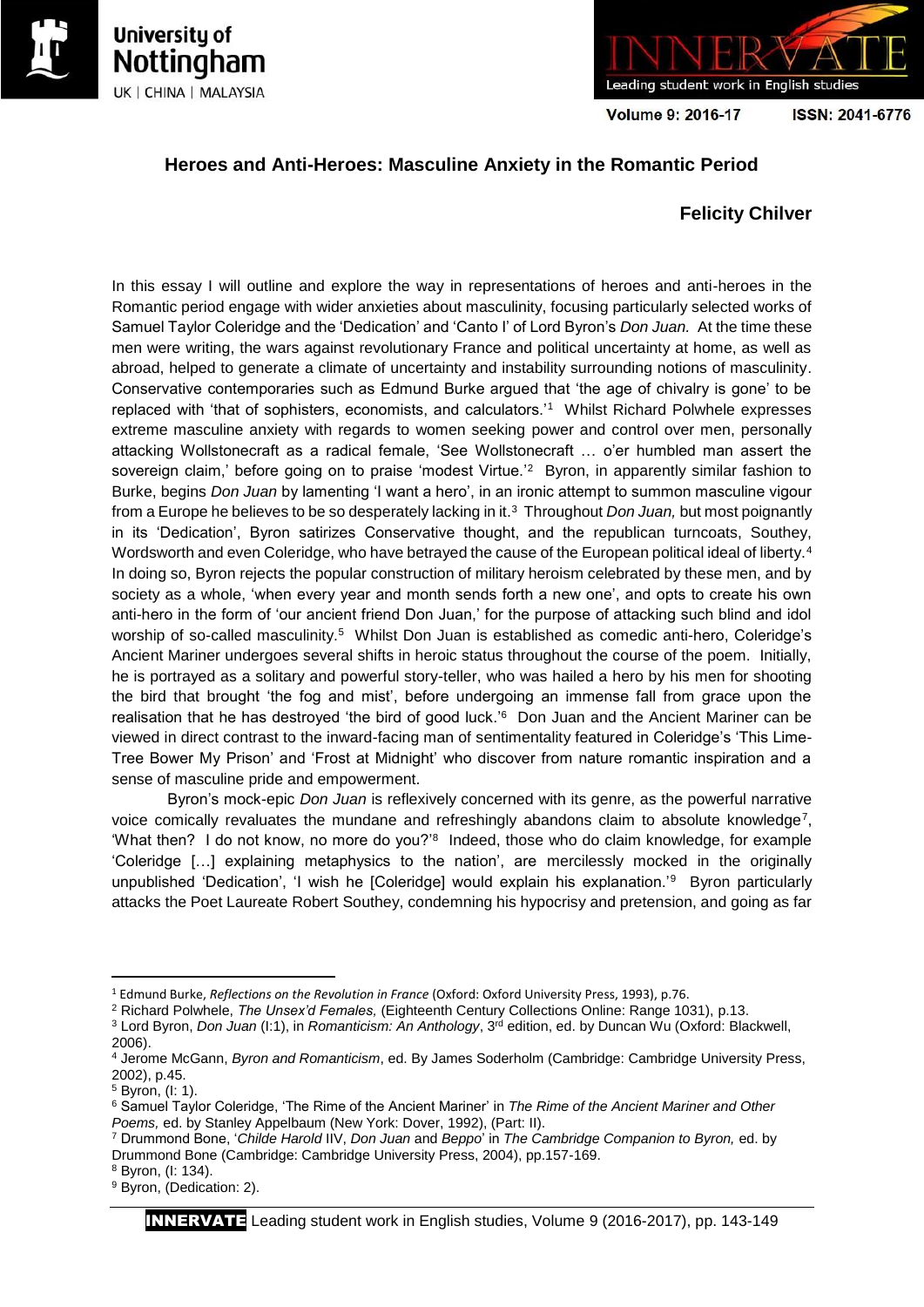#### **Felicity Chilver**

as suggesting his writing to be an expression of inadequate masculinity,<sup>10</sup> 'because you soar too high, Bob, / And fall for lack of moisture, quite a dry-Bob.'<sup>11</sup> By attacking hypocrisy, Byron here demonstrates the way in which the alleged masculine honour of his contemporaries, the turncoat poets who celebrate military heroes such as 'Vernon', 'Wolfe', 'Hawke' and 'Howe', has degenerated into a means for oppression, 'States to be curbed and thoughts to be confined.'<sup>12</sup> Additionally, by using vocabulary associated with the pageant of warfare, as well as its nationalism, 'epic renegade', 'glory your conversion brought,'<sup>13</sup> Byron contemptuously reveals the way in which military glory and fame has replaced true patriotism and altruistic aspiration for liberty.<sup>14</sup> In selecting Don Juan, a 'pantomime' libertine 'sent to the devil' for his hero, and declaring that there is no other adequate or suitable man 'in the present age', Byron undercuts the esteem bestowed upon military heroes. Far from reaching the accepted standard of masculinity that prized rationality, physical strength, taciturnity and utility<sup>15</sup>, Don Juan represents an exceptionally ordinary individual; an anti-hero who is consistently confounded in his determination and fate, and comically pursued by disaster.<sup>16</sup>

Whilst Byron's Juan is an established anti-hero, Coleridge's Ancient Mariner is portrayed with a degree of masculine power and reserve, capable of commanding attention and audience solely with 'his glittering eye.'<sup>17</sup> The Mariner, in shooting the albatross, asserts masculine dominance over Nature, an entity conventionally constructed as female as exemplified in Wordsworth's *Prelude*, 'Nature there/ Exhibited by putting forth ... That domination which she oftentimes/ Exerts.<sup>'18</sup> In doing so, the Mariner arrogantly elevates his status to that of above creation, equating himself with god-like power and the ability to control life and death. Having shot the bird, the mariner's heroic statues undergoes a multitude of shifts; from this god-like position, to the villain who shot 'the bird of good luck', to celebrated hero having actively destroyed the cause of 'the fog and mist.'<sup>19</sup> Coleridge in this way highlights the fickleness of fame, comparing the way in which the men on the ship are blindly drawn to the Mariner's misplaced power of destruction, with that of the blind pursuit of war in a time of peace, 'Heroes, that for your peaceful country perished.<sup>'20</sup> Byron, in *Don Juan*, similarly condemns the approval of violence in pursuit of fame, 'What is the end of fame? […] For this men write, speak, preach, and heroes kill', as well as attacking the blinkered political conversion of Romantic poets from radicals to conservatives, including that of Coleridge himself, 'like a hawk encumbered with his hood. $21$  In illustrating the changeability of human admiration, particularly when the initial esteem is unfounded or misplaced, Coleridge and Byron demonstrate the way in which heroism and masculinity alter in accordance with external factors.

The sublime, for Coleridge, is related to the 'cognition of a holy spirit or natural power that animates both the landscape', as well as the man. $^{22}$  By having arrogantly asserted his dominance over the natural landscape, the Mariner has failed to recognise the natural power connected to and present within the albatross 'as if it had been a Christian soul', and, in shooting it, severs the link between the

1

<sup>10</sup> Tim Fulford, *Romanticism and Masculinity, Gender, Politics and Poetics in the Writings of Burke, Coleridge, Cobbett, Wordsworth, De Quincey and Hazlitt* (Basingstoke: Macmillan, 1999), p.152.

<sup>11</sup> Byron (Dedication: 3).

<sup>&</sup>lt;sup>12</sup> Byron, (Dedication: 14).

<sup>13</sup> Philip W. Martin, 'Heroism and History' in *The Cambridge Companion to Byron*, ed. by Drummond Bone (Cambridge: Cambridge University Press, 2004), p.84.

<sup>14</sup> Caroline Franklin, ''Quiet Cruising o'er the Ocean Woman': Byron's *Don Juan* and the Woman Question', in *Byron*, ed. by Jane Stabler (London: Longman, 1998), p.86.

<sup>15</sup> Julie Carlson, 'Gender' in *The Cambridge Companion to Coleridge*, ed. Lucy Newlyn (Cambridge: Cambridge University Press, 2002), p.212.

<sup>16</sup> McGann, p.25.

<sup>17</sup> Coleridge, (Part I).

<sup>18</sup> William Wordsworth, *The Prelude 1799, 1805, 1850*, ed. by Jonathan Wordsworth, M. H. Abrams and Stephen Gill (United States: Norton, 1979) p.462.

<sup>19</sup> Coleridge, (Part II).

<sup>&</sup>lt;sup>20</sup> Samuel Taylor Coleridge, "This Lime-Tree Bower My Prison', 'Frost at Midnight', and 'France: An Ode' from Poetical Works (1834)' in Romanticism: An Anthology, 3rd edition, ed. by Duncan Wu, (Oxford: Blackwell, 2006), p.632.

 $21$  Byron, (Canto I: 218 and Dedication: 2).

<sup>22</sup> Anne, K. Mellor*, Romanticism and Gender* (United States: Routledge, 1993), p.89.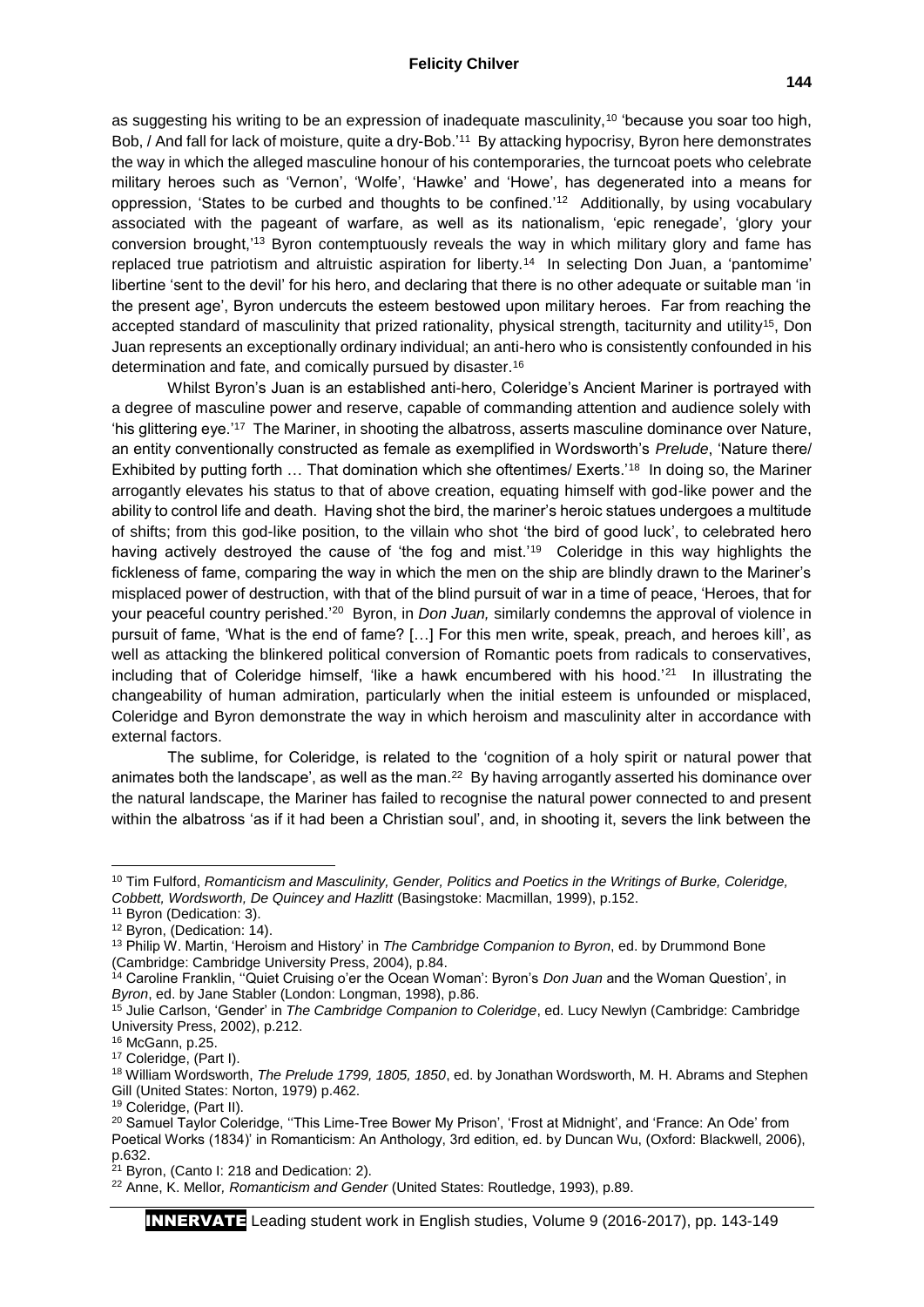men on the ship and nature.<sup>23</sup> In upsetting the natural balance, I would argue that the gruesome events, including the deaths of his shipmates, are a direct consequence of the Mariner's ignorant actions; where the literal 'Spirit' of the natural world, and by extension the spirit of Romantic sublimity, seeks retribution until the Marnier reaches spiritual enlightenment. Only through an unconscious acceptance and appreciation of natural sublimity, 'no tongue/ Their beauty might declare', is the link restored and Mariner freed from his torment. The shift in the Mariner's perspective from dominant, masculine gaze to an enlightened perception of sublimity is most apparent in his interpretation of 'the water-snakes', which go from being grotesque vermin, 'slimy things did crawl with legs', to 'happy living things' 'of shining white.<sup>'24</sup> Coleridge, then, advocates for universal sentimentality, with Romanticism and the Romantic spirit as forms of masculine empowerment exceeding conventional notions of masculinity.<sup>25</sup> Whilst Coleridge suggests that the Marnier becomes humbled and passive after discovering an appreciation and 'love' for the natural world, Wordsworth in the 1800 reprint of *Lyrical Ballads* lamented the Mariner's total lack of active agency stating, 'The Poem of my Friend has indeed great defects … that he [The Mariner] does not act, but is continually acted upon.'<sup>26</sup> Wordsworth thus highlights concern surrounding the portrayal of masculinity and heroism as sentimental and passive where, historically, the emotions of 'love' and sensibility had been assigned to the feminine gender.<sup>27</sup>

Whilst Coleridge promotes the centrality of love to human experience and masculine sentimentality involving emotional intensity and openness, he does not, as Wordsworth implies, propose a subversion of gender conventions.<sup>28</sup> Indeed, most of Coleridge's comments on gender supported social conservatism, positioning women in the private sphere, with men in the public.<sup>29</sup> I argue that a form of masculine anxiety manifests itself in *The Rime of the Ancient Mariner* through the portrayal of 'The Nightmare Life-in-Death', a female character who, because she asserts her independence over the men, must therefore be defined as evil.<sup>30</sup> The depiction of Life-in-Death as both grotesque and seductive, 'Her lips where red, her looks were free, / Her locks were yellow as gold: / Her skin was white as leprosy,'<sup>31</sup> mirrors the earlier description of the bride, 'red as a rose is she'<sup>32</sup>, thus illustrating an anxiety over the nature of marriage. During the time Coleridge was writing, women were viewed as 'mistresses' for men rather than 'companions', therefore the likening of the bride with Life-in-Death could signal a masculine fear of domesticity, as well as fear surrounding an autonomous female form carrying with it death and plague. 33 In this way, Coleridge expresses a subtle, but evident, masculine anxiety concerning married life, and the stagnation it brings, as the end to a man's life of liberty.

Whilst 'love' for creation and the Romantic sublime are directly related to masculine empowerment in Coleridge's *Ancient Mariner,* Byron in *Don Juan* conversely writes that 'Man's love is of his life a thing apart.'<sup>34</sup> For Byron, masculinity is not related to an appreciation of the beautiful, but indicated rather by a struggle for power and the search for truth beneath a parade of apparent openness. In fact, Byron parodies the poetry of love and sentimentalism, 'using Juan's love-sickness to burlesque Wordsworthian responses to nature'35, 'He, Juan (and not Wordsworth), so pursued / His selfcommunion with his own high soul.<sup>'36</sup> Rather than focusing on sentimental masculinity, Byron uses the

**.** 

<sup>&</sup>lt;sup>23</sup> Coleridge, (Part I).

<sup>24</sup> Coleridge, (Parts II and IV).

<sup>25</sup> Fulford, p.18.

<sup>26</sup> William Wordsworth, 'Note to *Ancient Mariner* in *Lyrical Ballads* (1800)', in *Lyrical Ballads,* and Other Poems, 1797 – 1800, ed. by James Butler and Karen Green (London: Cornell University Press, 1992), p.791.

<sup>27</sup> Mellor, p.28.

<sup>28</sup> McGann, pp.59-60.

<sup>29</sup> Carlson, p.203.

<sup>30</sup> Mellor, p.28.

<sup>&</sup>lt;sup>31</sup> Coleridge (Part III).

<sup>32</sup> Ibid, (Part I).

<sup>33</sup> Mary Wollstonecraft, *A Vindication of the Rights of Woman*, ed. by Sylvana Tomaselli (Cambridge: Cambridge University Press, 1995), p.260.

<sup>34</sup> Byron, (I: 194).

<sup>35</sup> Duncan Wu, in Romanticism: An Anthology, 3rd edition, ed. by Duncan Wu, (Oxford: Blackwell, 2006), p.958, n.99.

<sup>36</sup> Byron, (I: 91).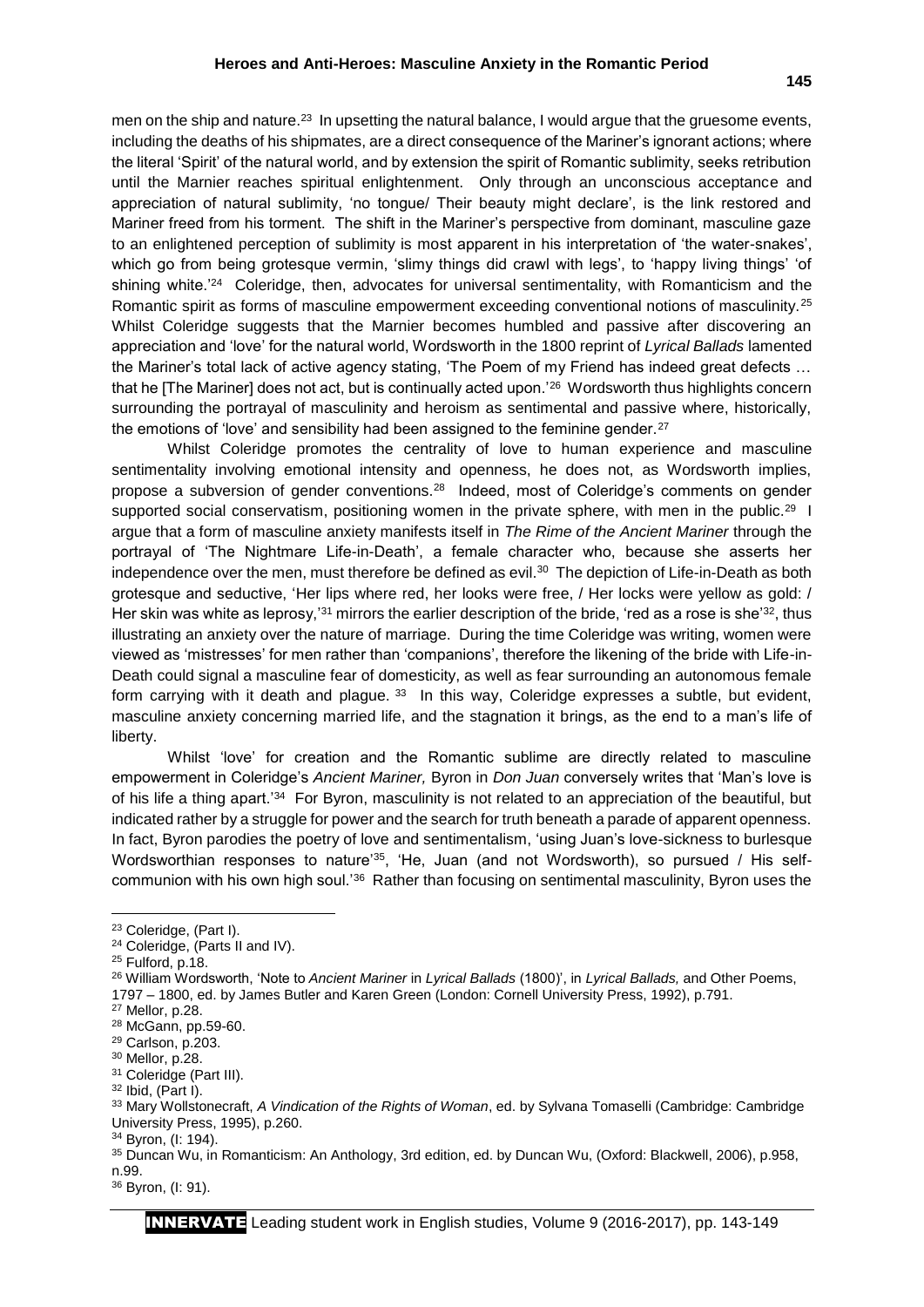#### **Felicity Chilver**

libertine tradition and its language in order to demonstrate the way in which sexual prowess is not simply an 'extended metaphor for politics', but rather that the struggle for masculine dominance is comical and futile.<sup>37</sup> This argument is outlined through the slapstick fight over honour and integrity between two half-naked men, the irony and pointlessness of the conflict being that in exposing Julia's lover, Don Alfonso exposes himself as 'the thing he most abhorred', a cuckolded husband.<sup>38</sup> In this way Don Alfonso represents a figure of double meaning within the poem who, contrasted to Julia's open lies, conceals his own deceptions beneath a double standard of openness and truth<sup>39</sup>, 'Alfonso's loves with Inez were well-known.<sup>'40</sup> Don Juan and Don Alfonso additionally represent contrasting, but equally valid, figures of masculinity; with Don Alfonso signifying the mature, rational husband and Don Juan the youthful, passionate lover. During the struggle, between 'Alfonso in his dressing down' and a 'halfsmothered' Juan, both men reveal themselves to be wholly inept fighters, 'Juan contrived to give an awkward blow', before an opportunistic Juan escapes 'naked' into 'the night.'<sup>41</sup> During the conflict, neither man asserts dominance over the other or wins back their honour or esteem, but rather both are left appearing foolish, with the dissolution of male power clearly evident in the humiliating loss of apparel to both parties.<sup>42</sup> Byron's Juan, in this episode, is not the traditional libertine as sexual predator, but an individual expressing sexuality as the result of innocent spontaneity.<sup>43</sup> Byron here demonstrates the way in which the expression of such guiltless sentiments, whilst condemnable by society, are in fact less morally harmful to the individual 'than the separation of his private from his public life to facilitate the concerns of policy.<sup>'44</sup> In contrast to Juan, Don Alfonso does just this, by inviting his public life, 'torches, friends, and servants in great number,' into his private, in an attempt to humiliate his wife, only to come away just as, if not more, 'foolish' than she.<sup>45</sup> Thus, Byron condemns the mode of masculinity overly concerned with the public affairs of 'pride, fame, ambition,' and suggests through his 'hero's' continual pursuit of women, that by adopting the more feminised role of a life dedicated to love, 'love ... 'Tis woman's whole existence'<sup>46</sup>, a sort of innocence and natural goodness can be retained.<sup>47</sup>

Coleridge's 'Frost at Midnight' and 'This Lime Tree Bower My Prison' similarly portray, and arguably advocate for, a break away from society, and a masculinity stemming from the adoption of a more domesticated role. 'This Lime Tree Bower' was written in 1797, when Coleridge is prevented from accompanying his friends on a walk having 'met with an accident.<sup>'48</sup> The poet laments having lost 'Beauties and feelings, such as would have been / Most sweet to my remembrance', portraying, as in *The Ancient Mariner,* a natural world capable of generating 'feelings' of sublimity and poetic inspiration. The regenerative power of nature is further indicated as we discover that what is lost to the poet's physical eye, is gained through the eye of romantic imagination, carrying with it a transformative power<sup>49</sup>; the 'lime-tree bower' goes from being the poet's 'prison', to his comfort, 'This little lime-tree bower.'<sup>50</sup> It could be argued that Coleridge, therefore, advocates for a more natural and sentimental approach to masculinity, whilst condemning the 'evil and pain / And strange calamity' unavoidable when pursuing the more conventional masculine engagement with society and politics in 'the great city.'<sup>51</sup>

 $\overline{\phantom{a}}$ 

<sup>37</sup> Sonia Hofkosh, *Sexual Political and the Romantic Author*, (Great Britain: Cambridge University Press, 1998), p.59.

<sup>38</sup> Byron (I: 139).

<sup>39</sup> McGann, p.68.

<sup>40</sup> Byron (I: 176).

<sup>41</sup> Byron (I: 165 -188).

<sup>42</sup> Susan J. Wolfson ''Their She Condition': Cross-dressing and the Politics of Gender' in *Don Juan, in Byron*, ed. By Jane Stabler (London: Longman, 1998), p.96.

<sup>43</sup> McGann, pp.87-88.

<sup>44</sup> Franklin, p.86.

<sup>45</sup> Byron, (I: 138).

<sup>46</sup> Ibid, (I: 194). <sup>47</sup> Franklin, p.86.

<sup>48</sup> Coleridge, p.613.

<sup>49</sup> Paul Magnuson, 'The 'Conversation' Poems' in *The Cambridge Companion to Coleridge*, ed. by Lucy Newlyn, (Cambridge: Cambridge University Press, 2002) pp.38-39.

 $50$  Coleridge, p.613 and 617.

<sup>51</sup> Coleridge, p.615.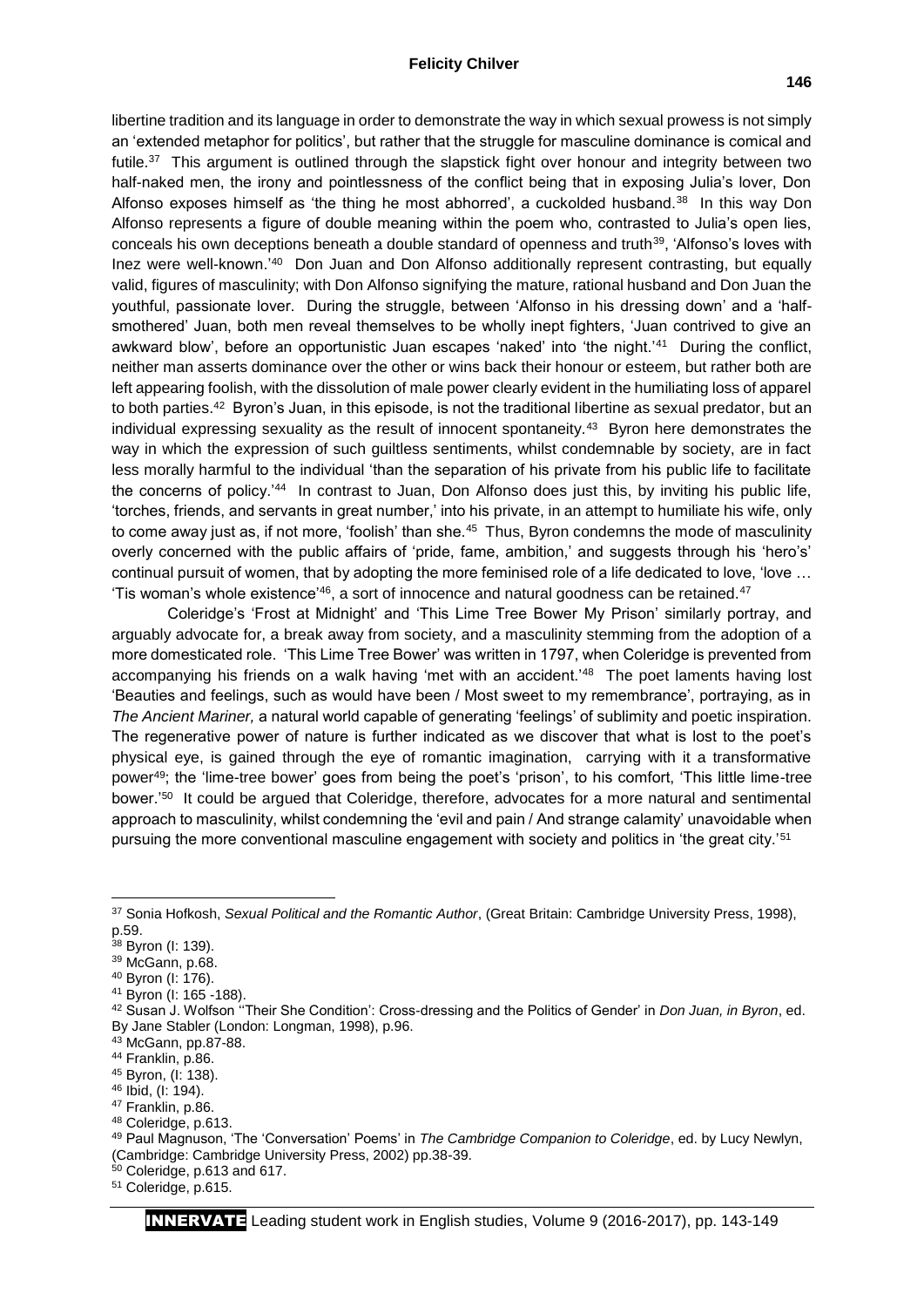is one of adoring and attentive father, 'My babe so beautiful, it fills my heart' / With tender gladness thus to look on thee.'<sup>53</sup> Here, in stark contrast to the masculinity portrayed in *The Ancient Mariner,* Coleridge demonstrates the way in which pure and innocent love for a child can inspire feelings of masculine pride and empowerment in similar fashion to the natural world, and the way these feelings, as in 'Lime Tree Bower', are capable of igniting romantic imagination, 'The lovely shapes and sounds intelligible/ Of that eternal language.<sup>'54</sup> Despite the joy and pride felt from being with his son, the poet does, however, express perceivable masculine anxiety concerning his domesticity. Indeed, with the exception of this poem, no other man in Coleridge's 'Conversation' poems or *Lyrical Ballads* is found indoors, suggesting an exclusive link between masculinity and nature, and that a man's place is outdoors, whilst woman's indoors.<sup>55</sup> Additionally, whilst the poet as a result of his captivity 'brooded' indoors 'all the following morn', there is a subtler suggestion that domesticity equates with stagnation. This indication is found in the 1798 version of the poem where the 'deep calm' of later versions is shown to have been altered from the original 'dead calm.'<sup>56</sup> The original 'dead calm' connotes the deathliness of inactivity felt by the speaker, and way in which his child's 'gentle breathings' provide relief from the stagnation of his mind, 'vacancies / And momentary pauses of the thought.'<sup>57</sup> I would argue that 'Frost in Midnight' and 'This Lime-Tree Bower' demonstrate the way in which Coleridge advocates for a private, masculine lifestyle, distinguishing him from other radicals who insist on direct engagement with politics, and who reject contemporary conventions of gender. Whereas Coleridge remains traditional in his stance on women as maternal, nurturing and dependent figures; whilst instructing that masculine empowerment and fulfilment can be sourced directly from a close relationship with nature.<sup>58</sup>

In this essay I have outlined representations of masculinity and heroism within selected works of Samuel Taylor Coleridge and Lord Byron, demonstrating the way in which different manifestations of masculinity engage with and portray varying degrees of masculine anxiety. Coleridge's Ancient Mariner initially represents a more traditional version of masculinity. However, after shooting the albatross and severing his link with the natural world, the Mariner undergoes numerous shifts in heroic status, exposing the fickleness of fame, before he reaches Romantic enlightenment through an unselfconscious expression of love for the natural world. Coleridge thereby condemns masculine assertion through the pursuit of glory by violent means, and advocates that a more sentimental approach to masculinity can lead to greater empowerment through Romantic enlightenment and imagination. Byron's *Don Juan*, on the other hand, represents a less conventional form of masculinity, portrayed as an anti-hero from the poem's commencement. In the 'Dedication' Byron attacks the masculine military ethos celebrated by his contemporaries, before going on to demonstrate the futility of pursuing masculine power and dominance. <sup>59</sup> Byron, in *Don Juan*, demonstrates the way in which the impotence of his 'masculine' contemporaries bears political consequences amounting to a sense of self-repression which, as a result, led them to support a repressive government.<sup>60</sup> In rejecting the celebrated convention and creating his own endearing anti-hero, Byron advocates for the adoption of a more feminised form of masculinity, championing sexual promiscuity as free love, over the 'glory' of violence. Finally, and more subtly, Coleridge portrays a form of domestic masculinity in his poems 'Frost at Midnight' and 'This Lime-Tree Bower My Prison' portraying the way in which masculine pride and empowerment can be discovered, as in *The Ancient Mariner,* away from society and through a close relationship with the natural world. Whilst supporting a variety of forms of masculinity, Byron and

- <sup>54</sup> Ibid, pp.627-629.
- <sup>55</sup> Carlson, p.206.
- <sup>56</sup> Coleridge, pp.626-627.

**.** 

- <sup>58</sup> Carlson, p.203.
- <sup>59</sup> Franklin, p.89.
- <sup>60</sup> Fulford, p.152.

<sup>52</sup> Magnuson, p.39.

<sup>53</sup> Coleridge, p.627.

<sup>57</sup> Ibid.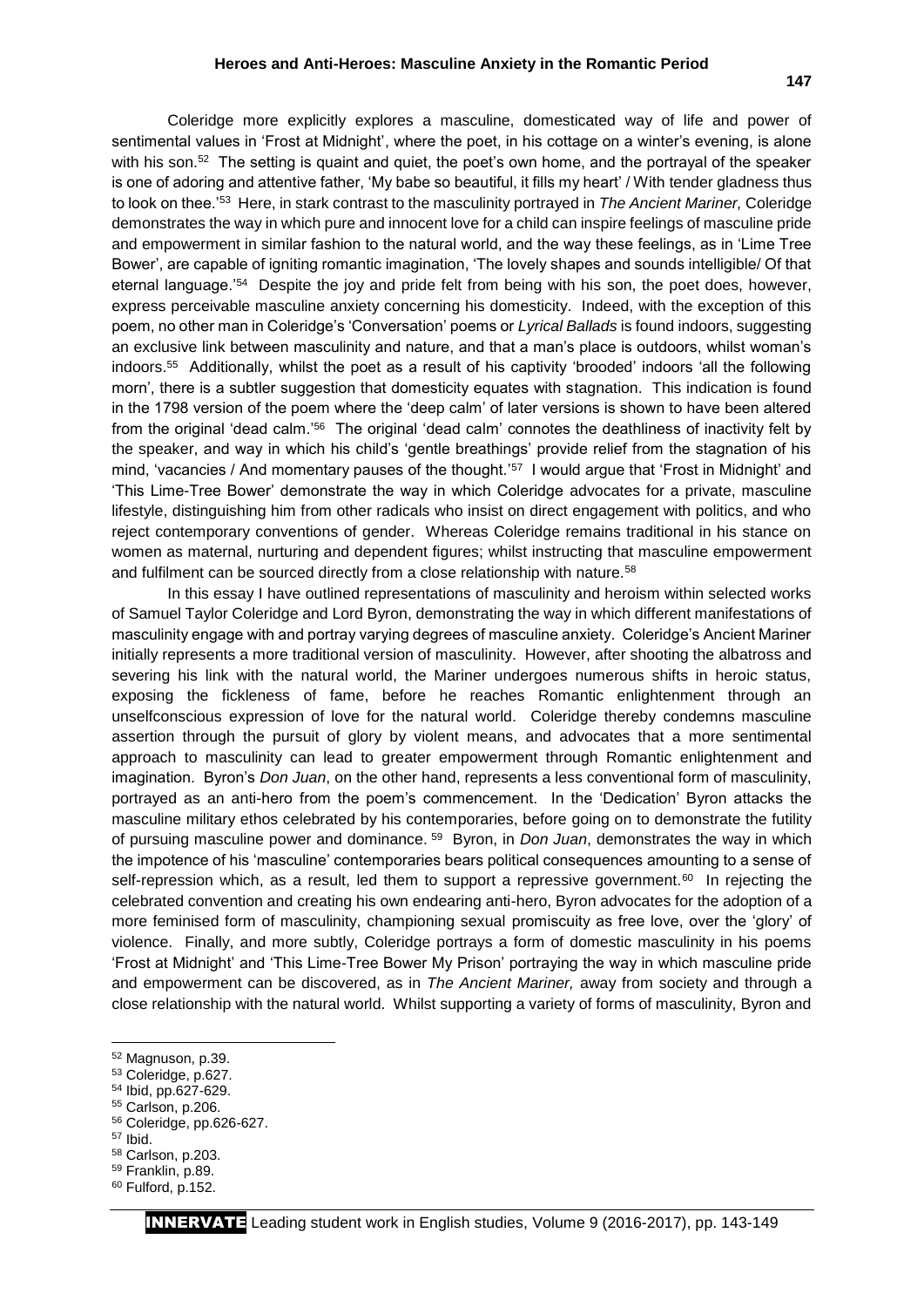Coleridge additionally reveal subtle forms of masculine anxiety. Coleridge, in *The Ancient* Marnier, as well as in his 'Conversation' poems, expresses anxiety surrounding masculine death and stagnation in the acceptance of a more domesticated lifestyle. Byron, on the other hand, expresses a masculine anxiety of a different nature, and one that, in an extension of this essay I would explore in greater depth; that of a castration complex surrounding the editorial decisions of his publishers regarding *Don Juan*. This anxiety is expressed in his letter to John Murray, April 6<sup>th</sup> 1819; 'I will have none of your damned cutting and slashing,'<sup>61</sup> with Murray's at censorship comparative with an attack on the body, and its possible violation.<sup>62</sup> To conclude, whilst expressing varying forms of masculinity and masculine anxiety, both Coleridge and Byron use masculinity in order to attack convention and condemn the glorified, hyper masculine military hero, who gains power and fame through the murder of innocent victims.

### **Bibliography**

Bone, Drummond, '*Childe Harold* IIV, *Don Juan* and *Beppo*' in *The Cambridge Companion to Byron,*  ed. by Drummond Bone (Cambridge: Cambridge University Press, 2004), pp.157-169.

Burke, Edmund, *Reflections on the Revolution in France* (Oxford: Oxford University Press, 1993).

- Byron, Lord George Gordon, *Don Juan*, in *Romanticism: An Anthology*, 3<sup>rd</sup> edition, ed. by Duncan Wu (Oxford: Blackwell, 2006).
- Byron, Lord George Gordon, *Selected Letters & Journals,* ed. by Leslie A. Marchand (London: Pimlico, 1993).
- Carlson, Julie, 'Gender' in *The Cambridge Companion to Coleridge*, ed. Lucy Newlyn (Cambridge: Cambridge University Press, 2002).

Coleridge, Samuel Taylor, 'The Rime of the Ancient Mariner' in *The Rime of the Ancient Mariner and Other Poems,* ed. by Stanley Appelbaum (New York: Dover, 1992).

- Coleridge, Samuel Taylor, ''This Lime-Tree Bower My Prison', 'Frost at Midnight', and 'France: An Ode' from Poetical Works (1834)' in *Romanticism: An Anthology*, 3rd edition, ed. by Duncan Wu (Oxford: Blackwell, 2006).
- Franklin, Caroline, ''Quiet Cruising o'er the Ocean Woman': Byron's *Don Juan* and the Woman Question', in *Byron*, ed. by Jane Stabler (London: Longman, 1998).
- Fulford, Tim, *Romanticism and Masculinity, Gender, Politics and Poetics in the Writings of Burke, Coleridge, Cobbett, Wordsworth, De Quincey and Hazlitt* (Basingstoke: Macmillan, 1999).
- Hofkosh, Sonia, *Sexual Political and the Romantic Author* (Great Britain: Cambridge University Press, 1998).

Magnuson, Paul, 'The 'Conversation' Poems' in *The Cambridge Companion to Coleridge*, ed. by Lucy Newlyn (Cambridge: Cambridge University Press, 2002).

- Martin. Philip W., 'Heroism and History' in *The Cambridge Companion to Byron*, ed. by Drummond Bone (Cambridge: Cambridge University Press, 2004).
- McGann, Jerome, *Byron and Romanticism*, ed. By James Soderholm (Cambridge: Cambridge University Press, 2002).

Mellor, Anne, K.*, Romanticism and Gender* (United States: Routledge, 1993).

- Polwhele, Richard, *The Unsex'd Females* (Eighteenth Century Collections Online: Range 1031).
- Wolfson, Susan J. ''Their She Condition': Cross-dressing and the Politics of Gender' in *Don Juan, in Byron*, ed. By Jane Stabler (London: Longman, 1998).
- Wollstonecraft, Mary, *A Vindication of the Rights of Woman*, ed. by Sylvana Tomaselli (Cambridge: Cambridge University Press, 1995).
- Wordsworth, William, 'Note to *Ancient Mariner* in *Lyrical Ballads* (1800)', in *Lyrical Ballads,* and Other Poems, 1797 – 1800, ed. by James Butler and Karen Green (London: Cornell University Press, 1992).

**<sup>.</sup>** <sup>61</sup> Lord Byron, *Selected Letters & Journals,* ed. by Leslie A. Marchand (London: Pimlico, 1993), p.189. <sup>62</sup> Hofkosh, pp.59-60.